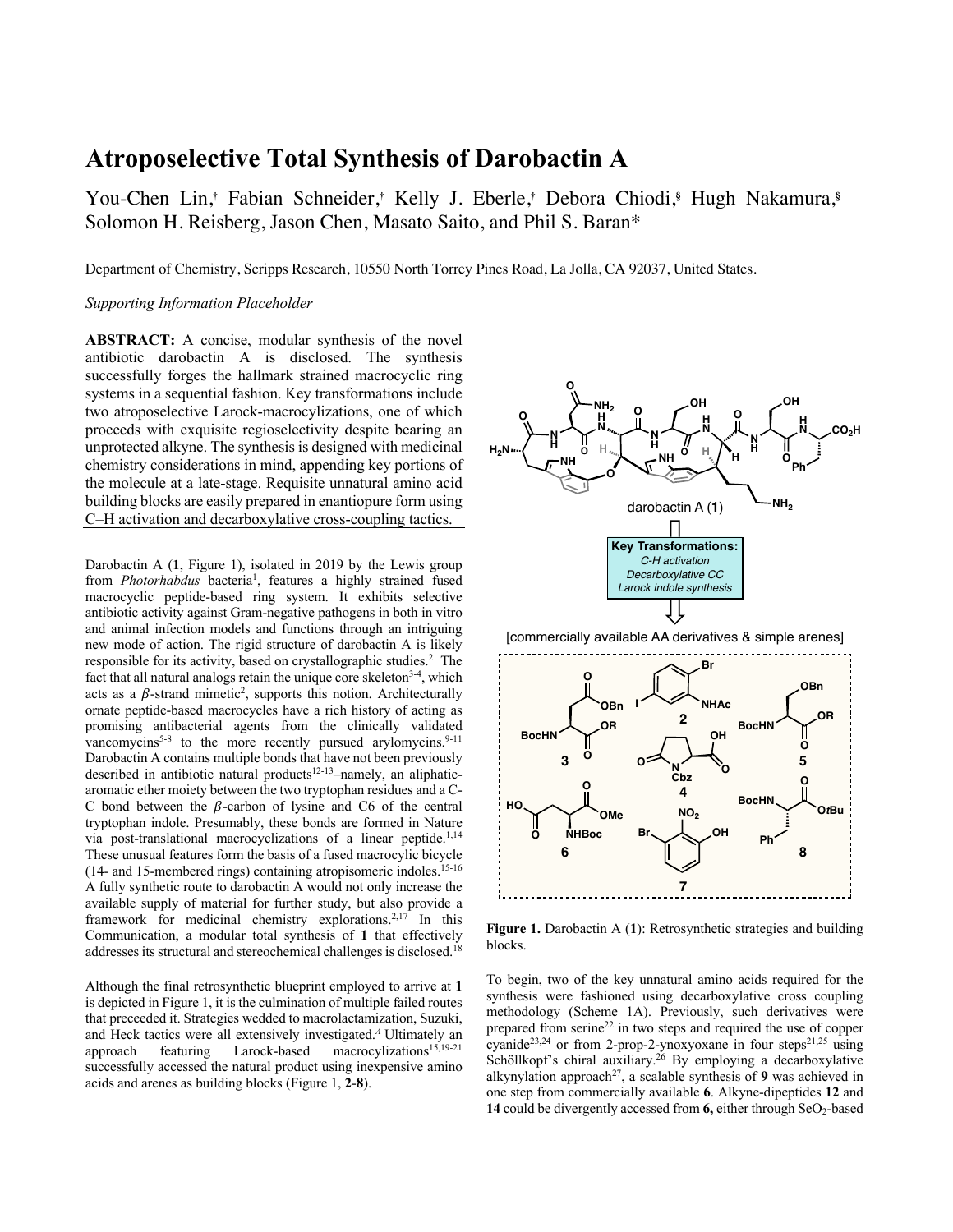oxidation (via **10**/**11**) followed by peptide coupling or through peptide coupling (via **13**) and deprotection, respectively. Although diastereomer **11** ultimately proved to be the desired isomer, both **10** and **11** were needed in this study (*vide infra*).

Construction of the core of **1** (Scheme 1B) began with formation of the C-C bond between the lysine and tryptophan moieties. Employing C-H functionalization  $logic^{28}$  to access this unique connectivity, an 8-aminoquinoline(AQ)-directed<sup>29-30</sup> palladiumcatalyzed, stereospecific C-H arylation<sup>31</sup> was performed using conditions developed by Schreiber and co-workers<sup>32</sup> to couple pyroglutamate derivative **15** (synthesized from **3** and 8 aminoquinoline, see SI) and arene **2** in a *syn* fashion on multi-gram scale to give **16** (51% yield). Reductive ring opening33 of **16** followed by benzoyl protection of the resulting primary alcohol provided intermediate **17** (69% yield). Following a Cbz deprotection34 **12** was appended in the presence of HATU (53% yield) to set the stage for testing the Larock cyclization.

Over a year of research went into developing conditions for this reaction and the related cyclization derived from alkyne **10**. Early development was performed on **18** and suffered from the use of superstoichiometric Pd, poor scalability, deleterious dehalogenation, atropisomer mixtures, and acyl transfer-derived byproducts (from indole N to hydroxy group). As depicted in the inset table (step 6), multiple ligands were evaluated with  $tBu_3P \cdot HBF_4$  emerging as the most effective. Using 4 equivalents of Pd, a 26% yield of macrocycle **20´** was obtained on mg scale. Unfortunately, this reaction suffered from scalability issues above 100 mg. In accord with studies from the Reisman<sup>24</sup> and Boger<sup>21</sup> labs, pre-formed Pd(PtBu<sub>3</sub>)<sub>2</sub> provided a glimmer of hope by allowing a slight reduction in Pd-loading (3.5 equivalents) and delivering 41% yield of **20´** along with a significant amount of the des-bromo byproduct. Since oxidative addition on **18** must be facile (as judged by extensive debromination), a combination of unfavorable steric interactions and strain likely hinder this cyclization. Traditionally, the Larock indole synthesis requires a hindered alkyl or silylterminated alkyne to provide the desired regiochemical outcome.<sup>35</sup> It was reasoned that in this specific context, a triethylsilyl (TES) blocking group on **18** may actually be superfluous as the regiochemistry may be controlled by the conformation of the cyclization precursor. Gratifyingly, unprotected alkyne **19** engaged smoothly in Larock macrocyclization to deliver **20** in up to 60% yield, albeit using 1.9 equiv of Pd. Further optimization efforts were directed towards reducing the Pd loading to substoichiometric levels. Interstingly, the Pd loading could be reduced to 30 mol%, rendering the reaction catalytic, without detrimental impact to the yield. Ultimately the macrocyclization could be efficiently conducted on a gram-scale, furnishing **20** as a single atropisomer in 61% isolated yield. A small amount of byproducts with the same mass yet different polarity can be observed on LC, however appreciable amounts could not be isolated for characterization.

Given the success of the Larock reaction in forging the central ring, this strategy was also pursued as a means to perform the second macrocyclization. This disconnection required installation of an ortho bromoaniline functionality onto the hydroxyl group of **20** with inversion of the stereochemistry. A variety of etherification tactics were evaluated using alkynes derived from both **10** and **11** in order to test both stereoretentive (i.e.  $S<sub>N</sub>Ar$ ) and stereoinvertive strategies. Ultimately, Mitsunobu displacement of the alcohol with 3-bromo-2-nitrophenol (**7**) proved to be the most successful. Through extensive reagent and solvent screening (see inset table, step 7), it was revealed that the unusual combination of PMe<sub>3</sub> and TMAD<sup>36-40</sup> in toluene afforded **21** in 60% isolated yield (500 mg scale).

Historically such reagents have been employed for carbon-based nucleophiles; in this case the use of these conditions led to increased reactivity with considerable suppression of two major reaction byproducts ( $\beta$ -elimination and intramolecular cyclization of the N-Boc group to an oxazolidinone). With the key bromo arene installed with the proper stereochemistry, Boc-deprotection of **21** and subsequent coupling with **14** using HATU afforded **22** (59% yield). Reduction of the nitro group of compound **22** to the primary amine was completed using Fe and NH<sub>4</sub>Cl.<sup>41</sup> Gratifyingly, the Larock cyclization of the corresponding crude aniline was successful using similar conditions to the first macrocyclization reaction to give **23** as a single atropisomer in 67% isolated yield over two steps.

Inherent to the design of this synthesis was a desire to probe the SAR of the lysine residue as crystallographic studies indicate the importance of this side chain as indicated by its interactions with the phosphate moieties of lipids.<sup>2</sup> The ability to access a library of analogs requires late-stage homologation to arrive at **1**. Thus, installation of a cyano group followed by reduction provided the desired side chain through a simple four step sequence: (a) methanolysis of **23** to **24** (76% yield), (b) mesylation and concomitant TES deprotection in the presence of methanesulfonic acid, (c) cyanation under phase transfer conditions, and (d) reduction of both the nitrile and AQ ring with in situ generated nickel boride<sup>42</sup> followed by in situ Boc protection. The fortuitous reduction of the AQ allowed for its smooth removal<sup>43</sup> using conditions developed by Geyer<sup>44</sup> (as inspired by methodology from the Dawson group). <sup>45</sup> Consequently, treatment of **25** with triphosgene followed by hydrolysis with trimethyltin hydroxide<sup>46</sup> delivered **26** in 33% yield over 5 steps. With the carboxylic acid revealed, conditions were evaluated to install the side chain **27** (synthesized from **5** and **8**, see SI). Numerous peptide coupling reagents were screened for this transformation, however successful amide bond formation was only observed in appreciable quantities using a combination of EDCI and HOAt. <sup>47</sup> The product of the coupling reaction was then subjected to ammonolysis to convert the aspartate residue to the asparagine **28**. At this stage, all that remained was global deprotection, which was realized by treatment of **28** with a combination of TMSOTf, TFA, thioanisole, and ethane dithiol48 to complete the synthesis of **1** in 14% yield for the final sequence (18 steps LLS from **15**).

In addition to exquisite control of core stereochemical features, this synthesis highlights the unique ability of Larock cyclization to generate two strained ring systems. In one of those instances specific geometrical and conformational constraints guide regiochemistry; this allows for the use of an unprotected alkyne, rendering it catalytic in Pd, and providing a single atropisomeric outcome. At this juncture a definitive rationalization for the observed atroposelectivity is not apparent. The precise choreography of cyclization events on specific substrates were planned using plastic molecular models which supported the observed outcomes. Rapid access to key unnatural AA building blocks from inexpensive natural AAs is enabled by scalable C–H activation and decarboxylative coupling methods. Although nonstrategic from an efficiency standpoint, homologation is deliberately enlisted late-stage to install the lysine sidechain solely for medicinal chemistry explorations of this portion of the molecule. For the same reasons, a late-stage incorporation of the C-terminus dipeptide was pursued. The atroposelective and modular synthesis of **1** sets the stage for the generation of analogs that are currently unavailable through engineered biosynthetic approaches and enables future exploration of the potent antibiotic activity of this important family of peptidic natural products.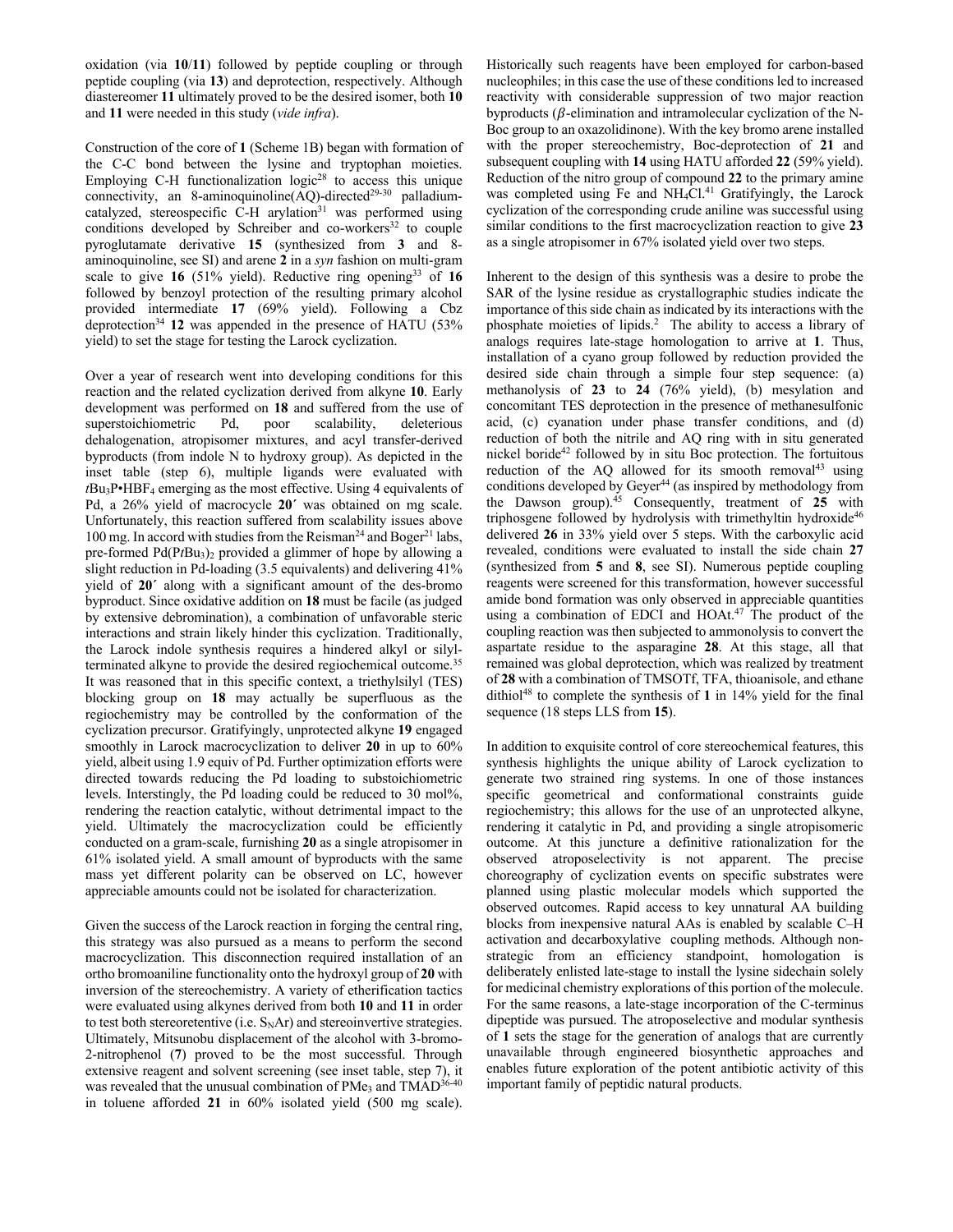#### **Scheme 1.** Total synthesis of darobactin A

**A.** Simple, divergent access to alkyne building blocks via decarboxylative cross coupling*<sup>a</sup>*



*a* Reagents and conditions, alkyne fragment syntheses: (*a*) NiCl2•6H2O (50 mol%), L\* = *t*Bubpy (50 mol%), TES-alkynyl-ZnCl•LiCl (0.2M in THF, 3.5 equiv, see SI for preparation.), DMF, rt, 4 h.  $(b)$  SeO<sub>2</sub> (2.00 equiv), TBHP (4.00 equiv), MeCN, 50 °C, 4 h.  $(c)$  LiOH (1M aqueous, 1.50 equiv), H<sub>2</sub>O<sub>2</sub> (30 wt.% aqueous, 15.0 equiv), THF, 0 °C to rt, 4 h. (*d*) 11, hydrolyzed (1.10 equiv), 5 (1.00 equiv), HATU (1.30 equiv), DIPEA (3.30 equiv). *<sup>b</sup>* **5** (R = SEM), Boc-deprotected prior to coupling.(*e*) TBAF (3.00 equiv), THF, 0 °C, 1 h. (*f*) LiOH (1M aqueous, 1.50 equiv), H2O2 (30 wt.% aqueous, 15.0 equiv), THF, 0 °C to rt, 4 h. (*g*) **9**, hydrolyzed (1.90 equiv), **3** (1.00 equiv), HATU (1.90 equiv), DIPEA (10.0 equiv). <sup>c</sup>3 (R = allyl), Boc-deprotected prior to coupling. (*h*) Pd(PPh<sub>3</sub>)<sub>4</sub> (0.10 equiv), morpholine (5.00 equiv), THF, rt, 20 min. *d* Reagents and conditions, darobactin A synthesis: (*1*) **2** (1.00 equiv), **15** (1.80 equiv), AgOAc (1.50 equiv), dibenzyl hydrogen phosphate (0.20 equiv), Pd(OAc)2 (60 mol%), CMPE, 120 °C, 16 h. (*2*) NaBH4 (4.00 equiv), 8:1 THF:*t*BuOH, rt, 2 h. (*3*) benzoyl chloride (8.0 equiv), pyridine (12.0 equiv), DMAP (0.10 equiv), DCM, rt, 4 h. (*4*) NaI (25.0 equiv), TMSCl (15.0 equiv), rt, 3 h. (*5*) HCl (4M in dioxane); **12** (1.20 equiv), HATU (1.20 equiv), DIPEA (3.00 equiv). (*6*) Pd(P*t*Bu3)2 (30 mol%), DIPEA (5.00 equiv), dioxane, 80 °C, 1.5 h. (*7*) 3-bromo-2-nitrophenol **7** (20.0 equiv), TEA (10.0 equiv), PMe<sub>3</sub> (1M in toluene, 10.0 equiv), PMe<sub>3</sub> (1M in THF, 3.0 equiv), TMAD (13.0 equiv), 38 °C, rt, 48 h. (*8*) HCl (4M in dioxane); **14** (1.75 equiv), HATU (1.75 equiv), DIPEA (8.00 equiv). (*9*) Fe powder (120 equiv), NH4Cl (40.0 equiv), AcOH, 50 °C, 4 h. (10) Pd(PtBu<sub>3</sub>)<sub>2</sub> (50 mol%), DIPEA (5.00 equiv), dioxane, 80 °C, 2 h. (11) K<sub>2</sub>CO<sub>3</sub> (16.0 equiv), MeOH, rt, 6 h. (*12*) TEA (19.0 equiv), MsCl (35.0 equiv), DCM, 0 °C, 1 h.; MsOH (1.10 equiv), DCM, rt, 12 h. (*13*) KCN (100 equiv), TBHS (7.00 equiv), KH2PO4 (39.0 equiv), 1:1 H2O:CHCl3, 36 °C, 48 h. (*14*) NiCl2•6H2O (3.00 equiv), Boc2O (15.0 equiv), NaBH4 (16.0 equiv), 3:1 MeOH:THF, -10 °C, 3 h. (*15*) DIPEA (9.00 equiv), triphosgene (2.90 equiv), DCM, 0 °C, 5 h. (*16*) Me3SnOH (13.0 equiv), DCE, 31 °C, 6 h. (*17*) **27** (8.00 equiv), EDCI (4.00 equiv), HOAt (4.00 equiv), NaHCO<sub>3</sub> (6.00 equiv), DMF:DCM 1:1, 33 °C, 4 h. (**18**) NH<sub>3</sub>(*g*) sparge with balloon, MeOH, 33 °C, 48 h; TFA:TMSOTf:thioanisole:EDT 12:3:2:1 0 °C, 2 h. *<sup>e</sup>* LCMS yield. *<sup>f</sup>* Intermediates at steps 13 and 14 were column purified but contained inseparable contaminants derived from reaction conditions (i.e. tetrabutylammonium). Semi-pure fractions were carried forward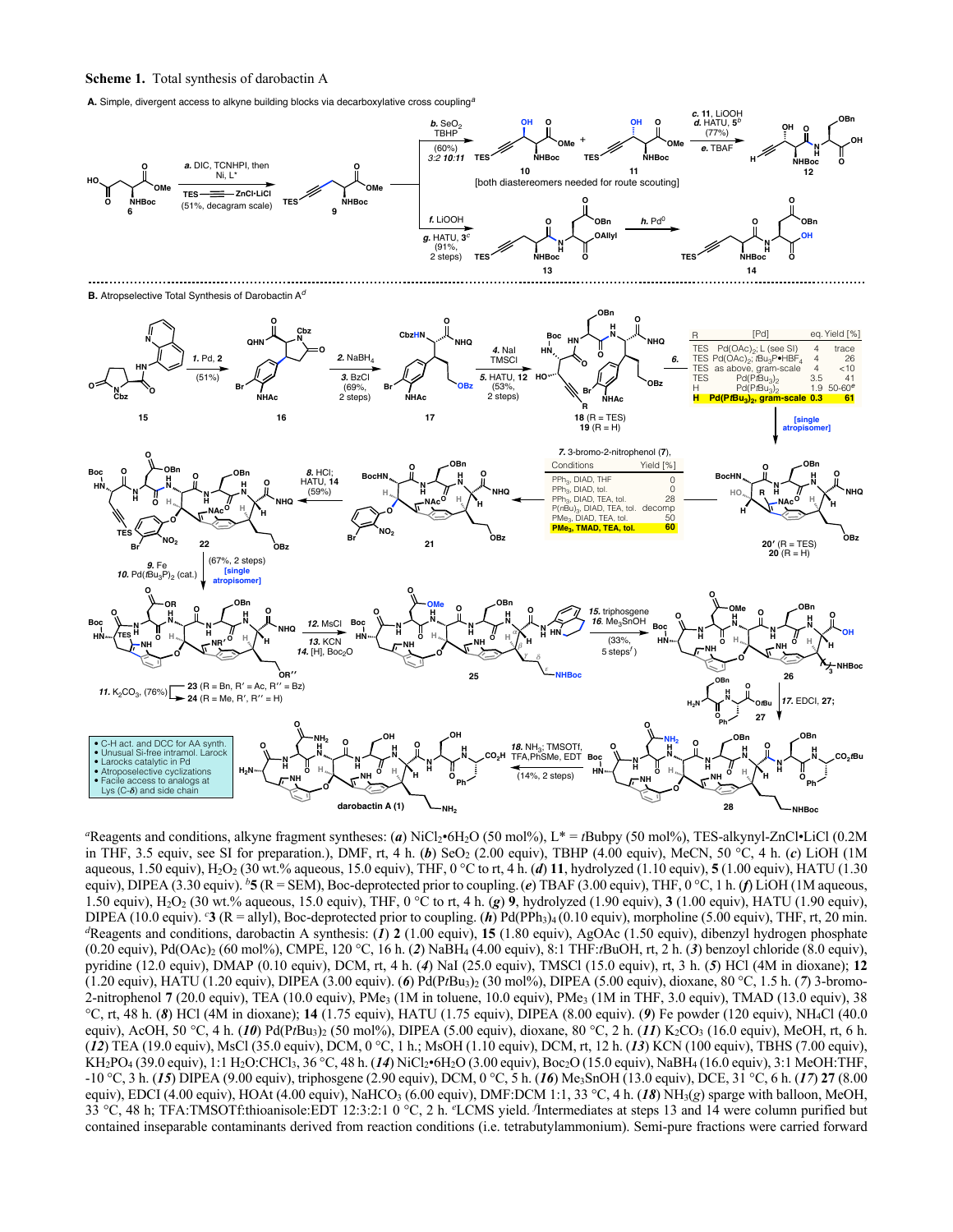but an accurate yield could not be determined at these steps. Abbreviations: DIC = *N,N*-diisopropylcarbodiimide; TCNHPI = tetrachloro-*N*hydroxy phthalimide; *t*Bubpy = 4,4'-ditertbutyl-2,2'-bipyridine; TES = triethylsilyl; TBHP = tertbutylhydroperoxide; THF = tetrahydrofuran; SEM = 2-(trimethylsilyl)ethoxymethyl; HATU = (1-[bis(dimethylamino)methylene]-1H-1,2,3-triazolo[4,5-b]pyridinium 3 oxide hexafluorophosphate; BzCl = benzoyl chloride; Q = 8-aminoquinoline; DCM = dichloromethane; TMSCl = trimethylsilyl chloride; DIAD = diisopropyl azodicarboxylate; tol. = toluene; TMAD = tetramethylazodicarboximide; MsCl = methanesulfonyl chloride; MsOH = methanesulfonic acid; TBHS = tetrabutylammonium hydrogensulfate; EDCI = 1-ethyl-3-(3-methylaminopropyl)carbodiimide hydrochloride; TMSOTf = trimethylsilyl triflate; TFA = trifluoroacetic acid; EDT = ethane dithiol; DMF = *N,N*-dimethylformamide; CPME = cylopentylmethyl ether; DMAP = *N,N*-dimethyl-4-aminopyridine; DIPEA = diisopropylethylamine; TEA = triethylamine; DCE = dichloroethane; HOAt = 1-hydroxy-7-azabenzotriazole.

#### **ASSOCIATED CONTENT**

**Supporting Information**. Experimental procedures, analytical data  $(^1H$  and  $^{13}C$  NMR, MS) for all new compounds as well as optimization tables. This material is available free of charge *via* the Internet at http://pubs.acs.org.

### **AUTHOR INFORMATION**

### **Corresponding Authors**

E-mail: pbaran@scripps.edu (P.S.B.).

### **Author Contributions**

**†** Y.C.L., F.S., and K.J.E. contributed equally to this work.

# **Author Contributions**

**§** D.C. and H.N. contributed equally to this work.

### **Notes**

The authors declare no competing financial interest.

*<sup>A</sup>*The details of these failed approaches will be disclosed in a full account of this work. The entirety of those studies as well as an earlier, near complete variant of the current work was disclosed in detail to specific employees of Merck Inc. on June 3, 2021 under a confidentiality agreement.

## **ACKNOWLEDGMENTS**

Financial support for this work was provided by NIGMS (GM-118176) and by a Feodor-Lynen fellowship to F.S. by the Alexander von Humboldt Foundation. We are grateful to Dr. D.-H. Huang and Dr. L. Pasternack (Scripps Research) for NMR spectroscopic assistance, Ms. Brittany Sanchez and Ms. Quynh Nguyen Wong (Scripps Research) for analytical support. Prof. Kim Lewis (Northeastern University) for providing a sample of authentic darobactin A. Cheng Bi, Dr. Manolis Sofiadis, Dr. Molhm Nassir, Dr. Haijun Zhang, Dr. Xianhuang Zeng, Dr. Stephen Harwood, and Dongmin Xu for insightful discussions. Alex Rerick and Brendyn Smith for assistance with preparation of the manuscript.

# **REFERENCES**

(1) Imai, Y.; Meyer, K. J.; Iinishi, A.; Favre-Godal, Q.; Green, R.; Manuse, S.; Caboni, M.; Mori, M.; Niles, S.; Ghiglieri, M.; Honrao, C.; Ma, X. Y.; Guo, J. J.; Makriyannis, A.; Linares-Otoya, L.; Boehringer, N.; Wuisan, Z. G.; Kaur, H.; Wu, R.; Mateus, A.; Typas, A.; Savitski, M. M.; Espinoza, J. L.; O'Rourke, A.; Nelson, K. E.; Hiller, S.; Noinaj, N.; Schäberle, T. F.; D'Onofrio, A.; Lewis, K., A new antibiotic selectively kills Gram-negative pathogens. *Nature* **2019,** *576,* 459–464.

(2) Kaur, H.; Jakob, R. P.; Marzinek, J. K.; Green, R.; Imai, Y.; Bolla, J. R.; Agustoni, E.; Robinson, C. V.; Bond, P. J.; Lewis, K.; Maier, T.; Hiller, S., The antibiotic darobactin mimics a beta-strand to inhibit outer membrane insertase. *Nature* **2021,** *593,* 125–129.

(3) Wuisan, Z. G.; Kresna, I. D. M.; Bohringer, N.; Lewis, K.; Schäberle, T. F., Optimization of heterologous Darobactin A expression and identification of the minimal biosynthetic gene cluster. *Metab. Eng.* **2021,** *66,* 123–136.

(4) Bohringer, N.; Green, R.; Liu, Y.; Mettal, U.; Marner, M.; Modaresi, S. M.; Jakob, R. P.; Wuisan, Z. G.; Maier, T.; Iinishi, A.; Hiller, S.; Lewis, K.; Schäberle, T. F., Mutasynthetic Production and Antimicrobial Characterization of Darobactin Analogs. *Microbiol. Spectr.* **2021,** *9,* e01535-21.

(5) Bruniera, F. R.; Ferreira, F. M.; Saviolli, L. R. M.; Bacci, M. R.; Feder, D.; Pedreira, M. D. G.; Peterlini, M. A. S.; Azzalis, L. A.; Junqueira, V. B. C.; Fonseca, F. L. A., The use of vancomycin with its therapeutic and adverse effects: a review. *Eur. Rev. Med. Pharmaco.* **2015,** *19,* 694–700.

(6) Okano, A.; Isley, N. A.; Boger, D. L., Total Syntheses of Vancomycin-Related Glycopeptide Antibiotics and Key Analogues. *Chem. Rev.* **2017,** *117,* 11952–11993.

(7) Okano, A.; Isley, N. A.; Boger, D. L., Peripheral modifications of [Psi[CH2NH]Tpg(4)]vancomycin with added synergistic mechanisms of action provide durable and potent antibiotics. *Proc. Natl. Acad. Sci. U.S.A.* **2017,** *114,* E5052–E5061.

(8) Moore, M. J.; Qu, S. W.; Tan, C. H.; Cai, Y.; Mogi, Y.; Keith, D. J.; Boger, D. L., Next-Generation Total Synthesis of Vancomycin. *J. Am. Chem. Soc.* **2020,** *142,* 16039–16050.

(9) Liu, J.; Smith, P. A.; Steed, D. B.; Romesberg, F., Efforts toward broadening the spectrum of arylomycin antibiotic activity. *Bioorg. Med. Chem. Lett.* **2013,** *23,* 5654–5659.

(10) Smith, P. A.; Koehler, M. F. T.; Girgis, H. S.; Yan, D.; Chen, Y.; Chen, Y.; Crawford, J. J.; Durk, M. R.; Higuchi, R. I.; Kang, J.; Murray, J.; Paraselli, P.; Park, S.; Phung, W.; Quinn, J. G.; Roberts, T. C.; Rouge, L.; Schwarz, J. B.; Skippington, E.; Wai, J.; Xu, M.; Yu, Z.; Zhang, H.; Tan, M. W.; Heise, C. E., Optimized arylomycins are a new class of Gram-negative antibiotics. *Nature*  **2018,** *561,* 189–194.

(11) Peters, D. S.; Romesberg, F. E.; Baran, P. S., Scalable Access to Arylomycins via C-H Functionalization Logic. *J. Am. Chem. Soc.* **2018,** *140,* 2072–2075.

(12) Swain, J. A.; Walker, S. R.; Calvert, M. B.; Brimble, M. A., The tryptophan connection: cyclic peptide natural products linked via the tryptophan side chain. *Nat. Prod. Rep.* **2022,** *39,* 410–443.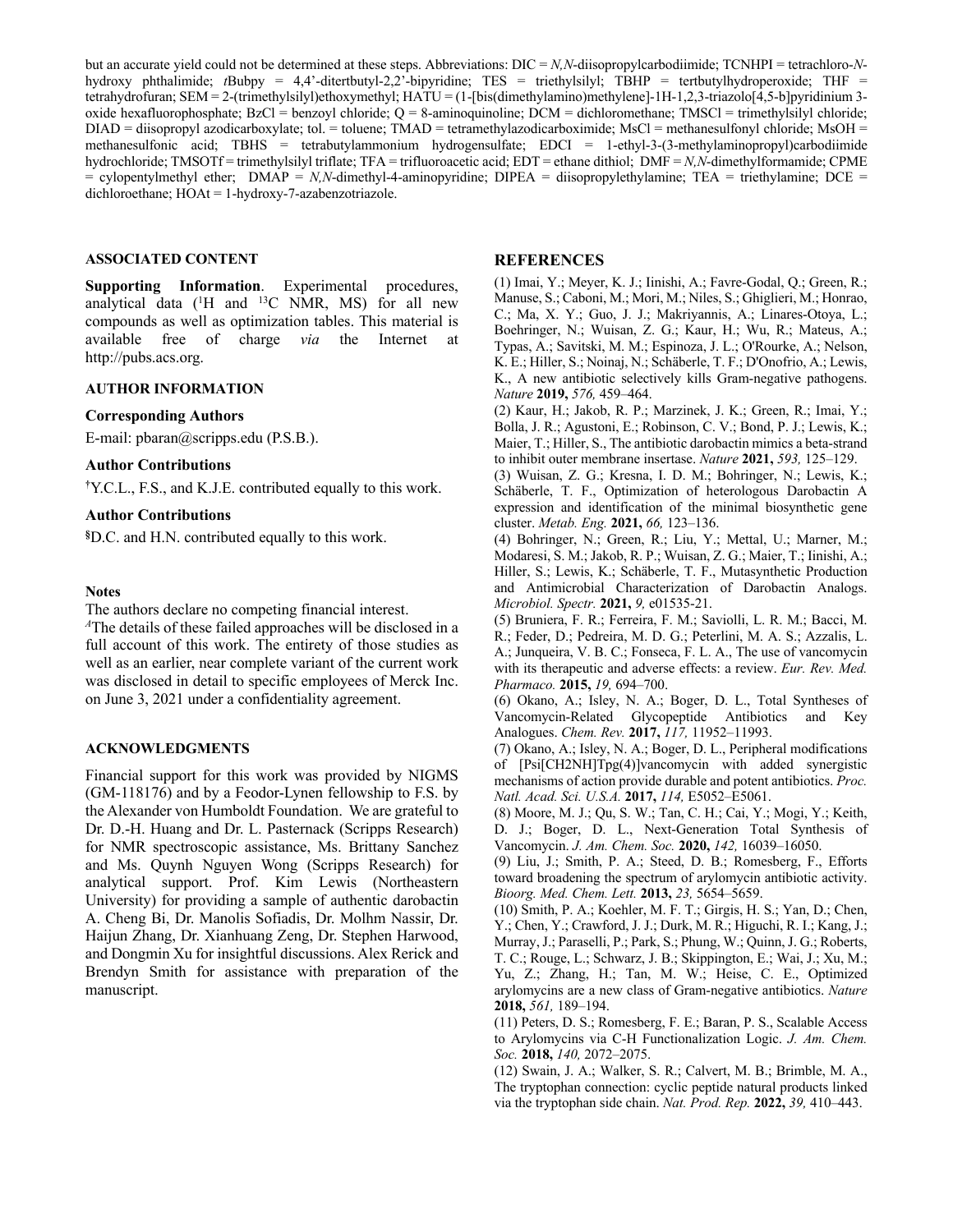(13) Crich, D.; Banerjee, A., Expedient synthesis of threo-betahydroxy-alpha-amino acid derivatives: phenylalanine, tyrosine, histidine, and tryptophan. *J. Org. Chem.* **2006,** *71,* 7106–7109.

(14) Guo, S.; Wang, S.; Ma, S. Z.; Deng, Z. X.; Ding, W.; Zhang, Q., Radical SAM-dependent ether crosslink in daropeptide biosynthesis. *Nat. Commun.* **2022,** *13,* 2361.

(15) Garfunkle, J.; Kimball, F. S.; Trzupek, J. D.; Takizawa, S.; Shimamura, H.; Tomishima, M.; Boger, D. L., Total Synthesis of Chloropeptin II (Complestatin) and Chloropeptin I. *J. Am. Chem. Soc.* **2009,** *131,* 16036–16038.

(16) Reisberg, S. H.; Gao, Y.; Walker, A. S.; Helfrich, E. J. N.; Clardy, J.; Baran, P. S., Total synthesis reveals atypical atropisomerism in a small-molecule natural product, tryptorubin A. *Science* **2020,** *367,* 458–463.

(17) Gross, S.; Panter, F.; Pogorevc, D.; Seyfert, C. E.; Deckarm, S.; Bader, C. D.; Herrmann, J.; Muller, R., Improved broadspectrum antibiotics against Gram-negative pathogens via darobactin biosynthetic pathway engineering. *Chem. Sci.* **2021,** *12,*  11882–11893.

(18) While this manuscript was being written a total synthesis was disclosed by the Merck-Sarlah team: Nesic, M. R., D. B.; Maturano, J.; Shevlin, M.; Pollack, S. R.; Gauthier Jr., D. R.; Trigo-Mouriño, P.; Zhang, L.-K.; Schultz, D.; McCabe Dunn, J. M.; Campeau, L.-C.; Patel, N. R.; Petrone, D. A.; Sarlah, D., Total Synthesis of Darobactin A. *ChemRxiv* **2022,** 10.26434/chemrxiv-2022-c4mz6.

(19) Shimamura, H.; Breazzano, S. P.; Garfunkle, J.; Kimball, F. S.; Trzupek, J. D.; Boger, D. L., Total Synthesis of Complestatin: Development of a Pd(0)-Mediated Indole Annulation for Macrocyclization. *J. Am. Chem. Soc.* **2010,** *132,* 7776-7783.

(20) Breazzano, S. P.; Poudel, Y. B.; Boger, D. L., A Pd(0)- Mediated Indole (Macro)cyclization Reaction. *J. Am. Chem. Soc.*  **2013,** *135,* 1600-1606.

(21) Isley, N. A.; Endo, Y.; Wu, Z. C.; Covington, B. C.; Bushin, L. B.; Seyedsayamdost, M. R.; Boger, D. L., Total Synthesis and Stereochemical Assignment of Streptide. *J. Am. Chem. Soc.* **2019,** *141,* 17361–17369.

(22) Trost, B. M.; Rudd, M. T., Chemoselectivity of the rutheniumcatalyzed hydrative diyne cyclization: Total synthesis of (+) cylindricine C, D, and E. *Org. Lett.* **2003,** *5,* 4599–4602.

(23) Newhouse, T.; Lewis, C. A.; Baran, P. S., Enantiospecific Total Syntheses of Kapakahines B and F. *J. Am. Chem. Soc.* **2009,** *131,* 6360–6361.

(24) Chuang, K. V.; Kieffer, M. E.; Reisman, S. E., A Mild and General Larock Indolization Protocol for the Preparation of Unnatural Tryptophans. *Org. Lett.* **2016,** *18,* 4750–4753.

(25) Noichl, B. P.; Durkin, P. M.; Budisa, N., Toward Intrinsically Colored Peptides: Synthesis and Investigation of the Spectral Properties of Methylated Azatryptophans in Tryptophan-Cage Mutants. *Biopolymers* **2015,** *104,* 585–600.

(26) Schöllkopf, U.; Groth, U.; Deng, C., Asymmetric Syntheses Via Heterocyclic Intermediates .6. Enantioselective Synthesis of (R)-Amino Acids Using L-Valine as Chiral Agent. *Angew. Chem., Int. Ed.* **1981,** *20,* 798–799.

(27) Smith, J. M.; Qin, T.; Merchant, R. R.; Edwards, J. T.; Malins, L. R.; Liu, Z. Q.; Che, G. D.; Shen, Z. C.; Shaw, S. A.; Eastgate, M. D.; Baran, P. S., Decarboxylative Alkynylation. *Angew. Chem., Int. Ed.* **2017,** *56,* 11906–11910.

(28) Gutekunst, W. R.; Baran, P. S., C-H functionalization logic in total synthesis. *Chem. Soc. Rev.* **2011,** *40,* 1976–1991.

(29) Reddy, B. V. S.; Reddy, L. R.; Corey, E. J., Novel acetoxylation and C-C coupling reactions at unactivated positions in alpha-amino acid derivatives. *Org. Lett.* **2006,** *8,* 3391–3394.

(30) Zaitsev, V. G.; Shabashov, D.; Daugulis, O., Highly regioselective arylation of *sp*<sup>3</sup> C-H bonds catalyzed by palladium acetate. *J. Am. Chem. Soc.* **2005,** *127,* 13154–13155.

(31) Feng, Y. Q.; Chen, G., Total Synthesis of Celogentin C by Stereoselective C-H Activation. *Angew. Chem., Int. Ed.* **2010,** *49,*  958–961.

(32) Verho, O.; Maetani, M.; Melillo, B.; Zoller, J.; Schreiber, S. L., Stereospecific Palladium-Catalyzed C-H Arylation of Pyroglutamic Acid Derivatives at the C3 Position Enabled by 8- Aminoquinoline as a Directing Group. *Org. Lett.* **2017,** *19,* 4424– 4427.

(33) Soai, K.; Oyamada, H.; Takase, M., The Preparation of N-Protected Amino-Alcohols and N-Protected Peptide Alcohol by Reduction of the Corresponding Esters with Sodium-Borohydride - an Improved Procedure Involving a Slow Addition of a Small Amount of Methanol. *Bull. Chem. Soc. Jpn.* **1984,** *57,* 2327–2328. (34) Olah, G. A.; Narang, S. C.; Gupta, B. G. B.; Malhotra, R., Synthetic Methods and Reactions .62. Transformations with Chlorotrimethylsilane Sodium Iodide, a Convenient in Situ Iodotrimethylsilane Reagent. *J. Org. Chem.* **1979,** *44,* 1247–1251. (35) Larock, R. C.; Yum, E. K., Synthesis of Indoles Via Palladium-Catalyzed Heteroannulation of Internal Alkynes. *J. Am. Chem. Soc.* **1991,** *113,* 6689–6690.

(36) But, T. Y. S.; Toy, P. H., The mitsunobu reaction: Origin, mechanism, improvements, and applications. *Chem.–Asian J.*  **2007,** *2,* 1340–1355.

(37) Swamy, K. C.; Kumar, N. N.; Balaraman, E.; Kumar, K. V., Mitsunobu and related reactions: advances and applications. *Chem. Rev.* **2009,** *109,* 2551–2651.

(38) Reynolds, A. J.; Kassiou, M., Recent Advances in the Mitsunobu Reaction: Modifications and Applications to Biologically Active Molecules. *Curr. Org. Chem.* **2009,** *13,* 1610– 1632.

(39) Fletcher, S., The Mitsunobu reaction in the 21st century. *Org. Chem. Front.* **2015,** *2,* 739–752.

(40) Panday, S. K., Advances in the Mitsunobu Reaction: An Excellent Organic Protocol with Versatile Applications. *Mini-Rev. Org. Chem.* **2019,** *16,* 127–140.

(41) Ramadas, K.; Srinivasan, N., Iron-Ammonium Chloride - a Convenient and Inexpensive Reductant. *Synth. Commun.* **1992,** *22,*  3189–3195.

(42) Caddick, S.; Judd, D. B.; Lewis, A. K. D.; Reich, M. T.; Williams, M. R. V., A generic approach for the catalytic reduction of nitriles. *Tetrahedron* **2003,** *59,* 5417–5423.

(43) Fitzgerald, L. S.; O'Duill, M. L., A Guide to Directing Group Removal: 8-Aminoquinoline. *Chem. Eur. J.* **2021,** *27,* 8411–8436. (44) Nicke, L.; Horx, P.; Harms, K.; Geyer, A., Directed C(sp(3))- H arylation of tryptophan: transformation of the directing group into an activated amide. *Chem. Sci.* **2019,** *10,* 8634–8641.

(45) Blanco-Canosa, J. B.; Nardone, B.; Albericio, F.; Dawson, P. E., Chemical Protein Synthesis Using a Second-Generation N-Acylurea Linker for the Preparation of Peptide-Thioester Precursors. *J. Am. Chem. Soc.* **2015,** *137,* 7197–7209.

(46) Nicolaou, K. C.; Estrada, A. A.; Zak, M.; Lee, S. H.; Safina, B. S., A mild and selective method for the hydrolysis of esters with trimethyltin hydroxide. *Angew. Chem., Int. Ed.* **2005,** *44,* 1378– 1382.

(47) Jiang, W. L.; Wanner, J.; Lee, R. J.; Bounaud, P. Y.; Boger, D. L., Total synthesis of the ramoplanin A2 and ramoplanose aglycon. *J. Am. Chem. Soc.* **2002,** *124,* 5288–5290.

(48) Yajima, H.; Fujii, N.; Funakoshi, S.; Watanabe, T.; Murayama, E.; Otaka, A., New Strategy for the Chemical Synthesis of Proteins. *Tetrahedron* **1988,** *44,* 805–819.